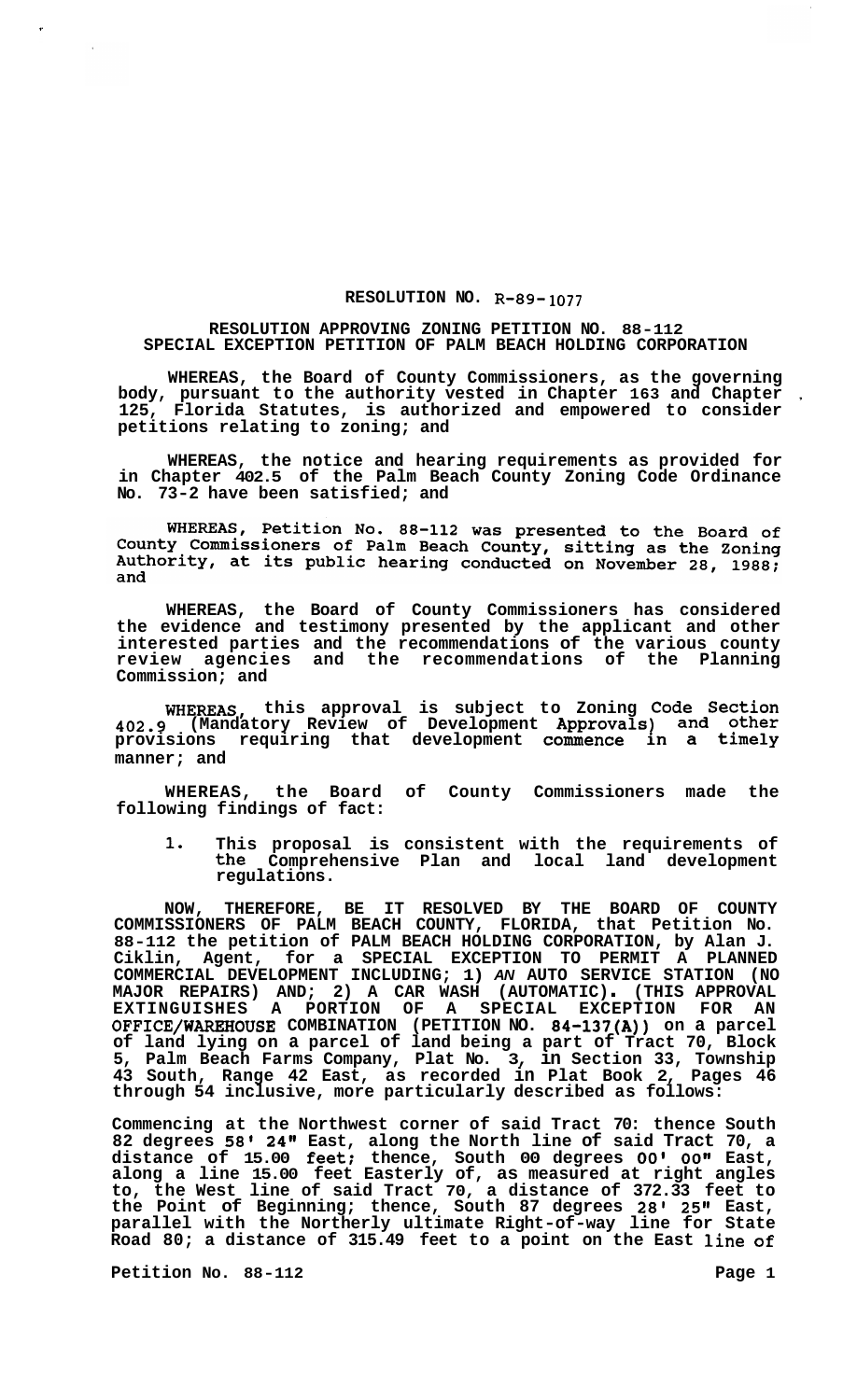**the West 1/2 of said Tract 70; thence, South 00 degrees 00' 00" East, along the East line of the West 1/2 of said Tract 70, a distance of 170.00 feet to a point on the Northerly ultimate Right-of-way line for State Road 80; thence North 87 degrees 28' 25" West, along said Right-of-way line, a distance of 315.49**  feet; thence, North 00 degrees 00' 00" East, along a line 15.00 **feet Easterly of, as measured at right angles to, the West line of said Tract 70, a distance of 170.00 feet to the Point of Beginning, being located on the northeast corner of the intersection of Southern Boulevard (SR 80) and Cleary Road, in a CG-General Commercial Zoning District, was approved as advertised, subject to the following conditions:** 

- **1. Resolution No. R-85-567, (Petition No. 87-137(A) Special Exception to allow Office/Warehouse Combination) is hereby repealed in its entirety.**
- **2. Prior to Site Plan Review submittal, the site plan shall be revised to reflect the removal of seven (7) excess parking spaces located on the southwestern portion of the site to preserve native vegetation and reduce pedestrian and vehicular circulation conflicts.**
- **3. Concurrent with the taking of the reservation area along Southern Boulevard the petitioner shall establish a minimum five (5) foot landscape strip with a hedge twenty four (24) inches in height, spaced two (2) feet on center and trees with minimum eight (8) foot height spaced thirty (30) feet on center along the Southern Boulevard property line.**
- **4. The site shall be cleared of all prohibitive species prior to the issuance of a building permit.**
- **5. Off-premises signs shall not be permitted on-site.**
- **6. Generation and disposal of hazardous effluents into sanitary sewerage system shall be prohibited unless adequate pretreatment facilities approved by the Florida Department of Environmental Regulation (FDER) and Agency responsible for sewage works are constructed and used by project tenants or owners generating such effluents** .
- *7.*  **Sewer service is available to the property. Therefore, no septic tank shall be permitted on the site.**
- **8. Water service is available to the property. Therefore, no well shall be permitted on the site to provide potable water.**
- *9.*  shall provide discharge control and **treatment for the stormwater runoff in accordance with all applicable agency requirements in effect at the time of the permit application. However, at a minimum, this development shall retain onsite the stormwater runoff generated by a three (3) year-one (1) hour storm with a total rainfall of 3 inches as required by the Permit Section, Land Development Division. In the**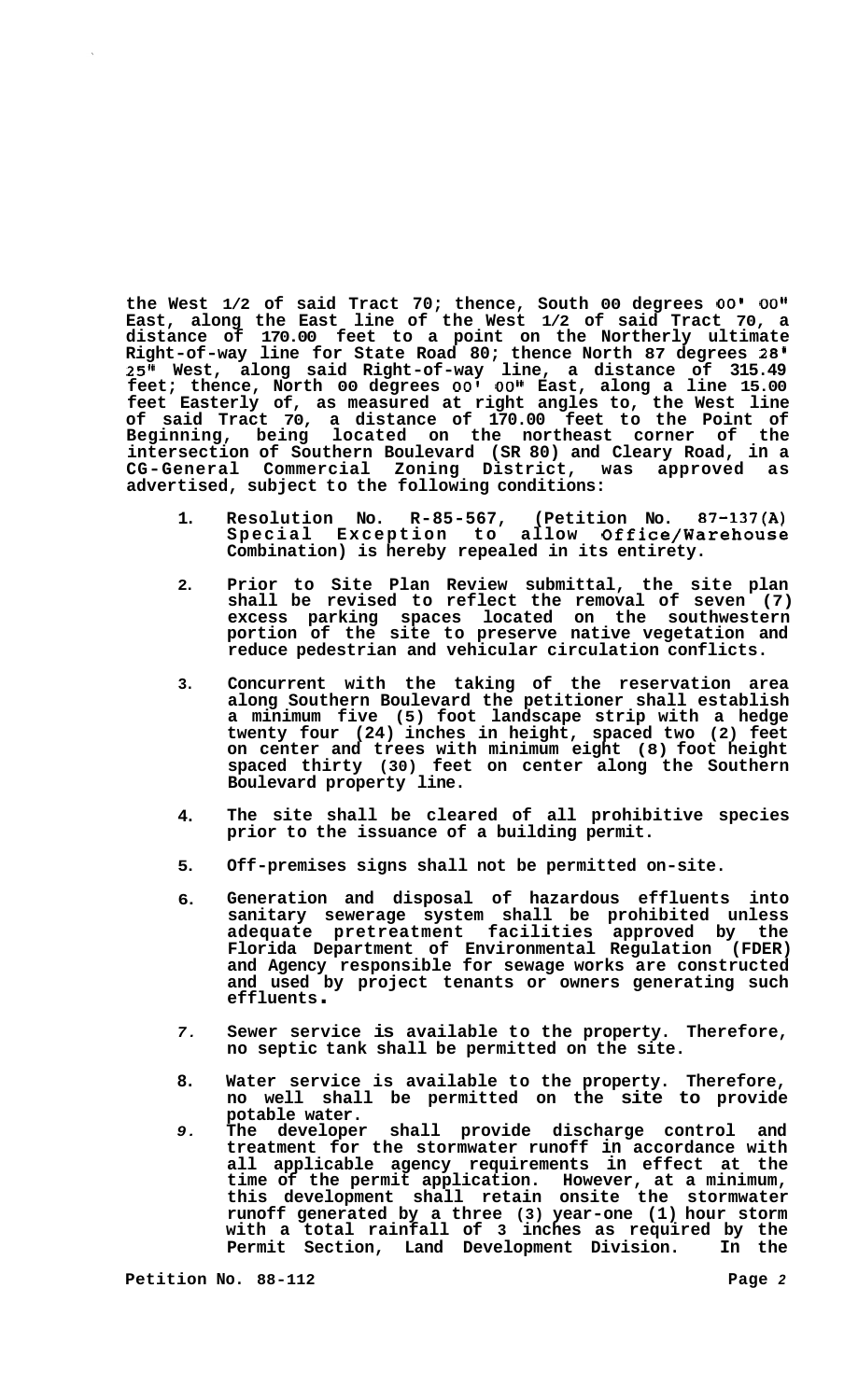**event that the subject site abuts a Department of Transportation maintained roadway, concurrent approval from the Florida Department of Transportation will also be required. The drainage system shall be maintained in an acceptable condition as approved by the County Engineer. In the event that the drainage system is not adequately maintained as determined by the County Engineer, this matter will be referred to the Code Enforcement Board for enforcement.** 

- **10. The developer shall design the drainage system such that storm water runoff from the parking areas and paved surfaced area shall be separate from those areas which may contain hazardous or undesirable waste from the proposed site.**
- **11. Prior to Site Plan approval, the property owner shall reserve the ultimate right-of-way for Southern Boulevard, a total of 220 feet.**
- **12. The property owner shall construct a right turn lane, east approach on Southern Boulevard at the project's entrance subject to approval by the Florida Department of Transportation provided said permit can be obtained, This construction shall be subject to concurrent review by the County Engineer and shall be concurrent with onsite paving and drainage improvements. Construction shall be completed prior to the issuance of a Certificate of Occupancy. Should the Florida Department of Transportation not issue a permit for this construction, then this petitioner shall be relieved from this obligation,**
- **13. The property owner shall only be permitted one entrance onto Cleary Road and only one entrance onto State Road 80 subject to approval by the County Engineer.**
- **14. The property owner shall pay a Fair Share Fee in the amount and manner required by the "Fair Share Contribution for Road Improvements Ordinance" as it presently exists or as it may from time to time be amended. The Fair Share Fee for this project, based upon the number of approved trips, is \$46,641.00.**
- **15. Failure to comply with any conditions of approval may result in the denial or revocation of a building permit: the issuance of a stop work order: the denial of a Certificate of Occupancy on any building or structure; or the denial or revocation of any permit or approval for any developer-owner, commercial-owner, lessee, or user of the subject property. Appeals from such action may be taken to the Palm Beach County Board of Adjustment or as otherwise provided in the Palm Beach County Zoning Code.**